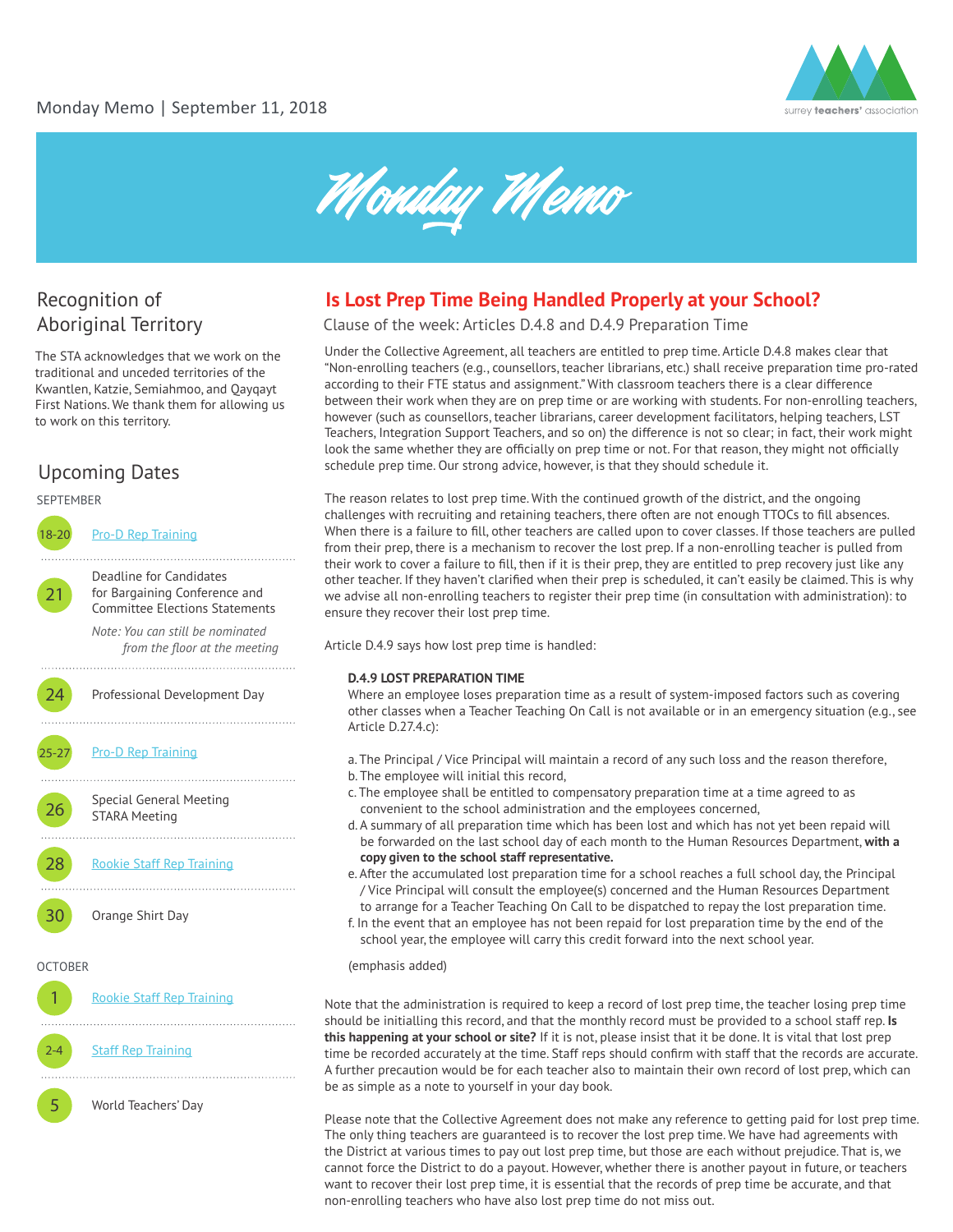# PRO-D REP TRAINING 2018

- **BCTF workshop**
- **Review of local Surrey PD policy and procedures**
- **Updated information on professional development/curriculum**



# SEPTEMBER 18th • 19th • 20th • 25th • 26th • 27th

**STA Office (#201, 9030 King George Blvd) 8:30 am - 2:30 pm Lunch and snacks provided**

### **REGISTER**

**<https://pd-rep-training-2018.eventbrite.ca>**

# Information for Leave of Absence

**Article: G.21.7.h STA Business Leave with pay Cost of TTOC to be borne by the STA Attention: June James**

# featured bctf workshop

**Role and Function of the PD Rep: Keep your hands off my PD** 

**This updated workshop develops the skills and knowledge of the PD chairs as a union leader using the PD lens as a strategic tool. Strategies are explored for building member and public support for professional development, advocating for teacher-centered PD, and returning control of PD to teachers.** 

## Pro-D Funds will be released once you have attended a Pro-D training session

Please refrain from wearing perfumes, colognes, aftershaves and other scented products at all STA events. Thank you!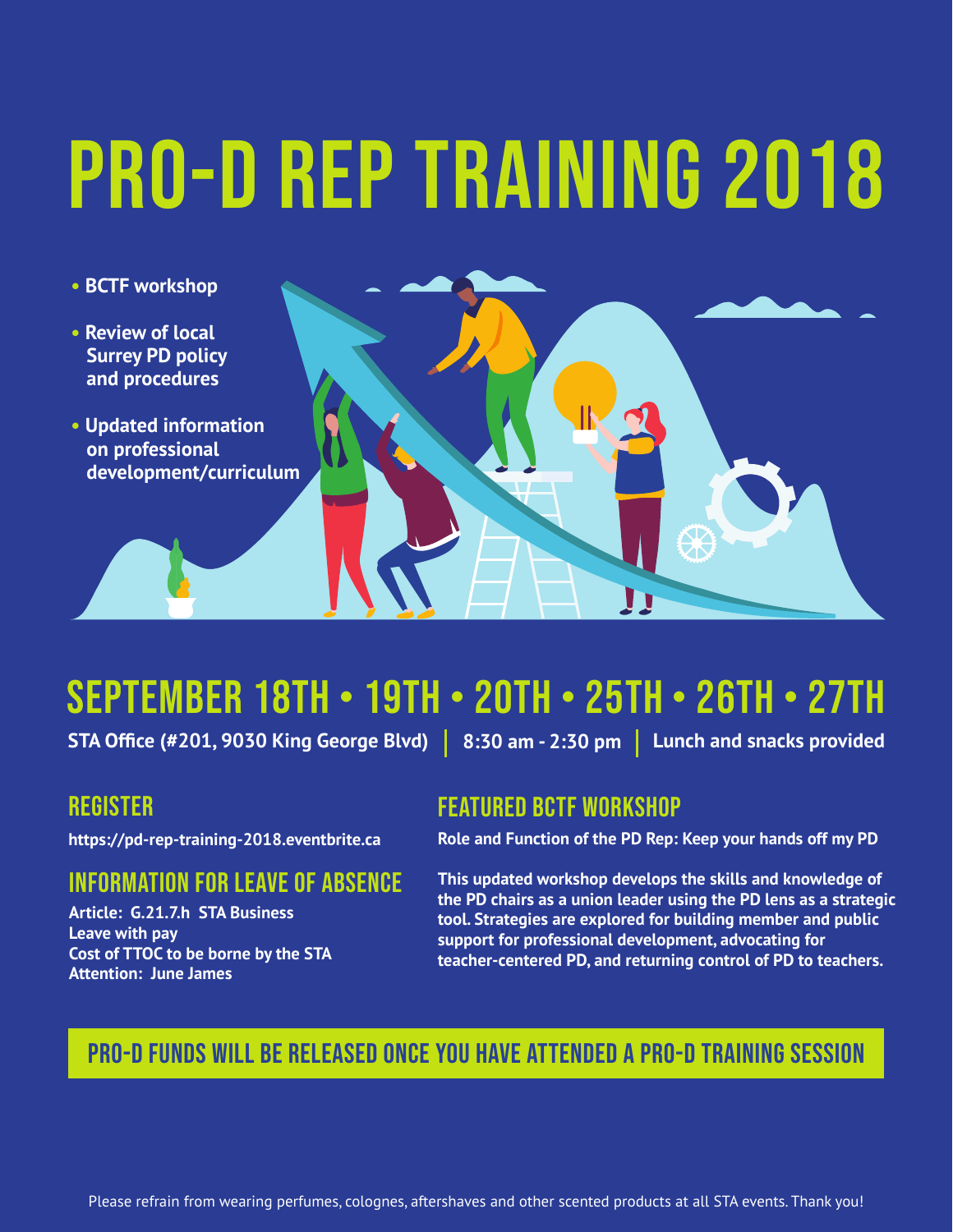### **New School Year, New Website!**



We are very excited to announce our official launch of our new and improved [Surrey Teachers website!](www.surreyteachers.org) Not only is the new website more visually appealing, but we wanted to make sure that it was easier to navigate and find information and forms needed. You will have access to the latest news, all of our forms, salary and benefits information, TTOC resources, committees, Monday Memos, Advocates, and much more! As to be expected, there may be a few kinks that will need to be figured out, so please let us know if you come across anything that does not seem to be working properly so that we may fix it ASAP! You can email us at [webmaster@surreyteachers.org](mailto:webmaster@surreyteachers.org) with any comments, criticisms, and suggestions.

### **Do You Like Butter Chicken?**

Who doesn't like butter chicken?! If you are like a lot of us, and you love butter chicken, then you should come to our Special General Meeting! It is at 4:00 pm on Wednesday, September 26 at the Bombay Banquet Hall (7475 135 St, Surrey). Not only will you get a free delicious dinner (and child care if needed - please email the STA office at [sta@surreyteachers.org](mailto:sta@surreyteachers.org) to let us know), but you will also get to meet our new STA president Matt Westphal, who will be giving us the latest updates on bargaining. This is confidential information that we don't distribute in print or electronically.

There will also be many opportunities to get involved with the STA during this SGM and STARA meeting to follow. Continue to read below for various opportunities:

#### **Opportunity for Leadership: Vacant Position on STA Executive**

There will be an election for a Local Representative to the BCTF (LR). LRs make up part of our Executive Committee (EC). The EC meets every second Tuesday, with additional meetings as necessary, and LRs must attend three BCTF Representative Assemblies (November 2-3, February 1-2, and May 31-June 1), the BCTF Annual General Meeting (March 16-19 in Victoria) and our STARA and SGM meetings (monthly, on Wednesdays). If this leadership opportunity sounds like something you would be interested in, please submit a candidate's statement (100 words or less) to the STA office at [sta@surreyteachers.org](mailto:sta@surreyteachers.org) before 4:00 pm on Friday, September 21. Elections will take place at the SGM on Wednesday, September 26.

#### **Join a Committee!**

Are you passionate about women's rights? Or helping with reconciliation? Or do you want to be part of planning the biggest annual teacher-led professional development event in BC?

No matter what your passion or area of expertise, the STA has a spot for you! Committees are a great starting point for getting involved in your local union. Meetings are typically held after work and always include snacks. [Committees](http://www.surreyteachers.org/about-us/committees/) are a great way to have your say and make a difference for students and our colleagues.

If any of this sparks your interest, please submit your name to the STA office at [sta@surreyteachers.org](mailto:sta@surreyteachers.org) by 4:00 pm on Friday, September 21. Elections will take place at the STARA meeting on Wednesday, September 26. You can also nominate yourself at the meeting.

#### **BCTF Bargaining Conference: Delegates Needed!**

One of the major advantages of being part of a union is our collective bargaining power when negotiating with our employer. A lot of the items in our Collective Agreement, including our salary, benefits, employment rights, working conditions, and leaves of absence, have been bargained by teachers in the past - teachers just like us. If you would like to be part of the discussion and have a say on our bargaining objectives, plus have the opportunity to attend a special Bargaining Conference on October 26-27, then please submit a candidate's statement (100 words or less) to the STA office at [sta@surreyteachers.org](mailto:sta@surreyteachers.org) before 4:00 pm on Friday, September 21. Elections will take place at the SGM on Wednesday, September 26.



First of all, congratulations and welcome! While all members are welcome to call the STA office anytime, you are now another source of information and communication, which will be especially important during our year of bargaining. Don't worry, this is a good thing - people will be really interested in the information you will have.

To help you out, here is a little "to do" list for you:

- 1. Fill out the school information update form and send it to the STA office ASAP! This form has been couriered to all schools and can also be found on our website. We would like to receive these before the first STARA meeting on September 26.
- 2. Create/update your STA staff contact list and start forwarding these Monday Memos and any other communications to your STA staff list.
- 3. Sign up for Staff Rep Training (and Rookie Staff Rep Training if you are new to the role).
- 4. Attend our STARA meeting on September 26 and enjoy a free dinner on us!

### **Mentorship Advisory Team**

The STA Executive will appoint up to 2 teachers to the joint STA/SD36 Mentorship Advisory Team. The Team will be made up of an equal number of STA and District appointees, and will work with the Mentorship Helping Teacher to design the Mentorship program, and guide its operation. Release time will be provided as needed for the committee to do its work. It is very important to have teachers who have participated in mentorship, either as a mentee or a mentor, on this committee.

If you are interested in this opportunity, please return the completed [CV form](https://www.surreyteachers.org/wp-content/uploads/2018/07/CMT-STACV-Form.pdf) to the STA office by September 30.

Please contact Christie Weigel at [services@surreyteachers.org i](mailto:services@surreyteachers.org)f you have any questions or need more information.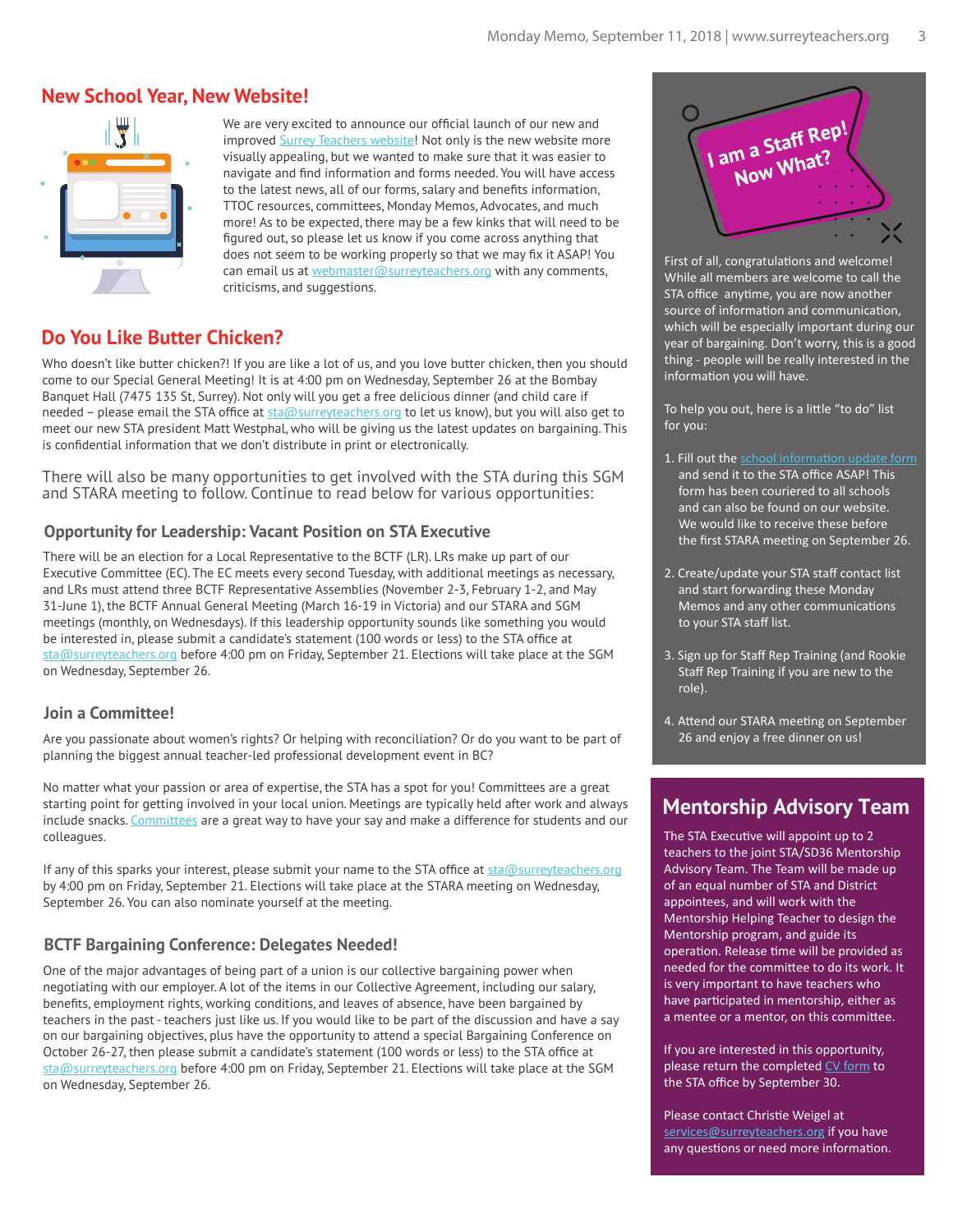

# **A PLAN TO MAKE STA CONVENTION 2019 THE BEST EVENT PUT ON BY TEACHERS FOR TEACHERS**

**Your Input and Energy Wanted!**

As you know, we changed the structure of the May 4, 2018 STA Convention Day, so that we had four sites: Aboriginal, Primary, Intermediate, and Secondary. For next year's convention, we would like to continue with the four sites and we have an idea to form convention sub-committees for each site. Since the STA Convention is an event put on by teachers for teachers, creating these sub-committees (each with their own budget) would allow teachers in these particular areas to come together to plan meaningful convention experiences for their colleagues.

| <b>Aboriginal</b> | Over  |
|-------------------|-------|
|                   | ctron |

the past few years, there has been a well-established group of Aboriginal strand organizers, who have worked hard at providing an immersive experience for more and more teachers every year. If you are interested in helping teachers find ways to weave aboriginal education into their curriculum, this is the sub-committee for you.

K to 3 teachers, your work is so important in setting the foundations for our youngest students to become life-long learners. Your expertise is unique and you are the perfect people to be recruiting and selecting presenters who can address your professional development needs. **Primary**

**Intermediate** Grades 4-7 teachers, you build upon the work of your primary colleagues in ways that promote the academic and social growth of your students and you are the people who need to be shaping convention opportunities that are specific to the needs of your teaching cohorts.

### **Secondary**

Since your work is very subject specific, your sub-committee would best be served by a variety of subject area teachers who can work to provide wide reaching convention opportunities for a very diverse audience in order to support your work of preparing young adults for their future.

We would like to know if members are interested in joining one of these proposed sub-committees. If you are interested, please contact **June James** at **[pd@surreyteachers.org](mailto:pd@surreyteachers.org)**, identifying which sub-committee you might like to join.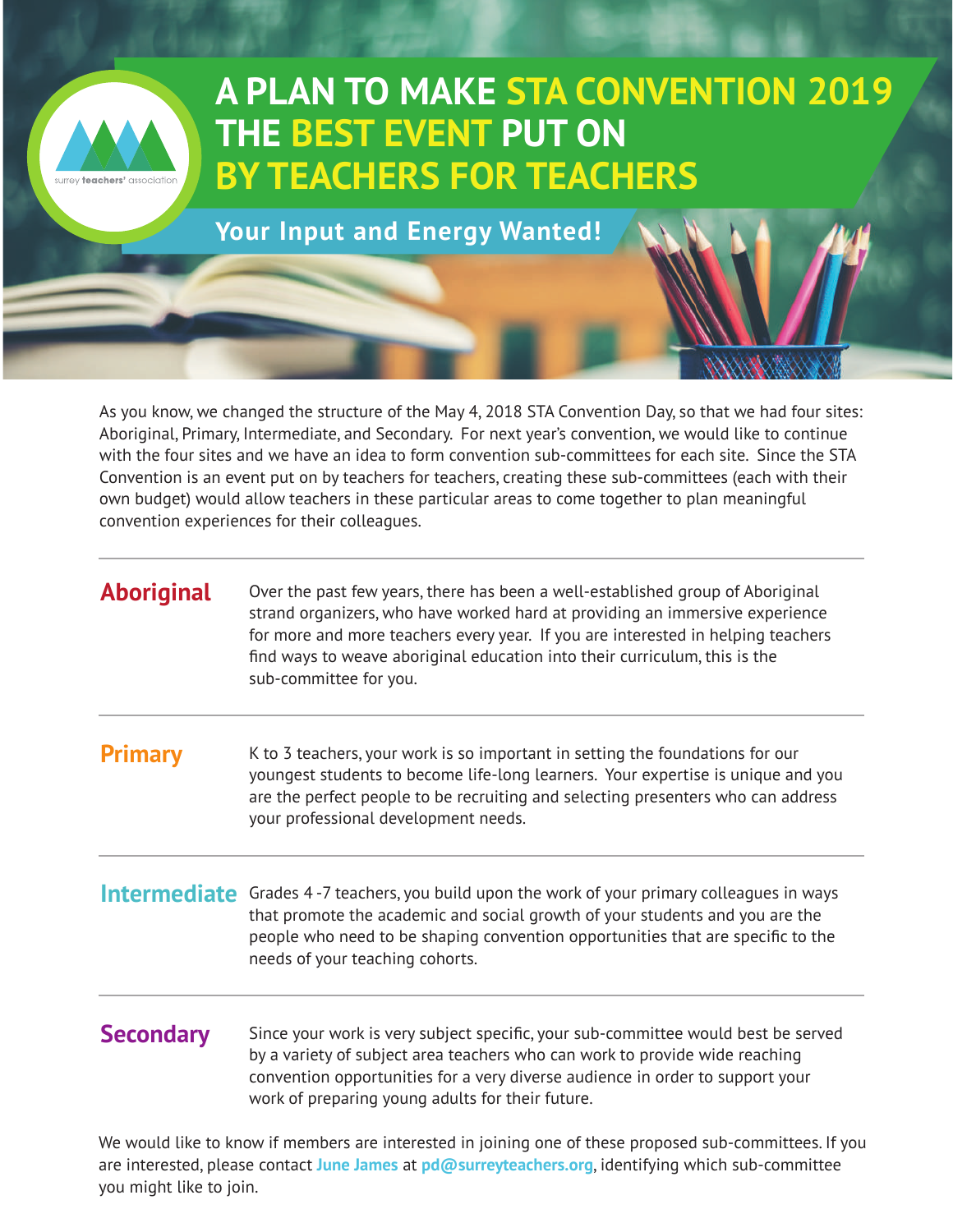### **Secondary Classroom Teachers! How many students are in your classes?**

According to our restored class size language, there are limits to the total number of students you can be assigned in the year. Since Surrey Schools are on a semester system (and in some cases, blended with linear and other schedules), this is complex to keep track of. If by second semester it turns out that you are over the limit, we may want to grieve then. However, to do so we would need to be able to show week by week totals throughout the year (including at the start of September!) of the maximum number of students assigned to your classes.

We are creating a tracking form, but in the meantime, please print and file the various versions of your class list as the year gets going. Please ensure that you have a record, while you still remember, of how many students you had in classes this past week, given that it is common for secondary classes to start over the size limit while course changes are processed.

Remember: Regular classes are 30 max, plus flex factor of up-to-3, but if you teach 7 blocks, you can have no more than 210 in the whole year. English classes, 25 max plus flex factor of up-to-3, but no more than 175 in the whole year. Home Ec and Tech Ed classes, 24 max, but no more than 168 in the year. Remember, composition complexities may reduce class size maximums, and may prevent use of the flex factor, so your year-long limits may be lower.

| $\frac{1}{2}$<br>RA<br>ORE<br>PA PA |
|-------------------------------------|
|-------------------------------------|

# **STAFF REP TRAINING 2018**

# ROOKIE Staff reps

**For all NEW (or almost new) Staff Reps. Please register for your first staff rep training!**

September 28th • October 1st Pick ONE of the following dates to attend

**REGISTER <https://rookie-training-2018.eventbrite.ca>**



## Featured Workshop **Role and Function of the**

- **Staff Rep**
- Learn about your role + functions
- Find out how the STA will support you
- Get familiar with our collective agreement
- Lots of time for questions and discussions

### STA Office (#201, 9030 King George Blvd) • 8:30 am - 3:00 pm • lunch & snacks provided

# All staff rePs

Pick ONE of the following dates to attend October 2nd • 3rd • 4th 9th • 10th • 11th

If you registered to attend the rookie session, you should ALSO register and attend one of these dates.

Register **<https://staffrep-training-2018.eventbrite.ca>**

# Featured Workshop

### **Ways To Approach Conflict And Difficult Conversations At Work 101**

This 5-hour workshop will examine how we can all improve our communication skills by paying attention to our conversations, and in turn help us enhance our work with colleagues, students, and parents.

- **•** We will explore how we can change the way we talk so that we can change the way we work together.
- **•** To enhance our collaborative work.
- **•** To develop skills such as active listening, self regulation and reflective thinking.